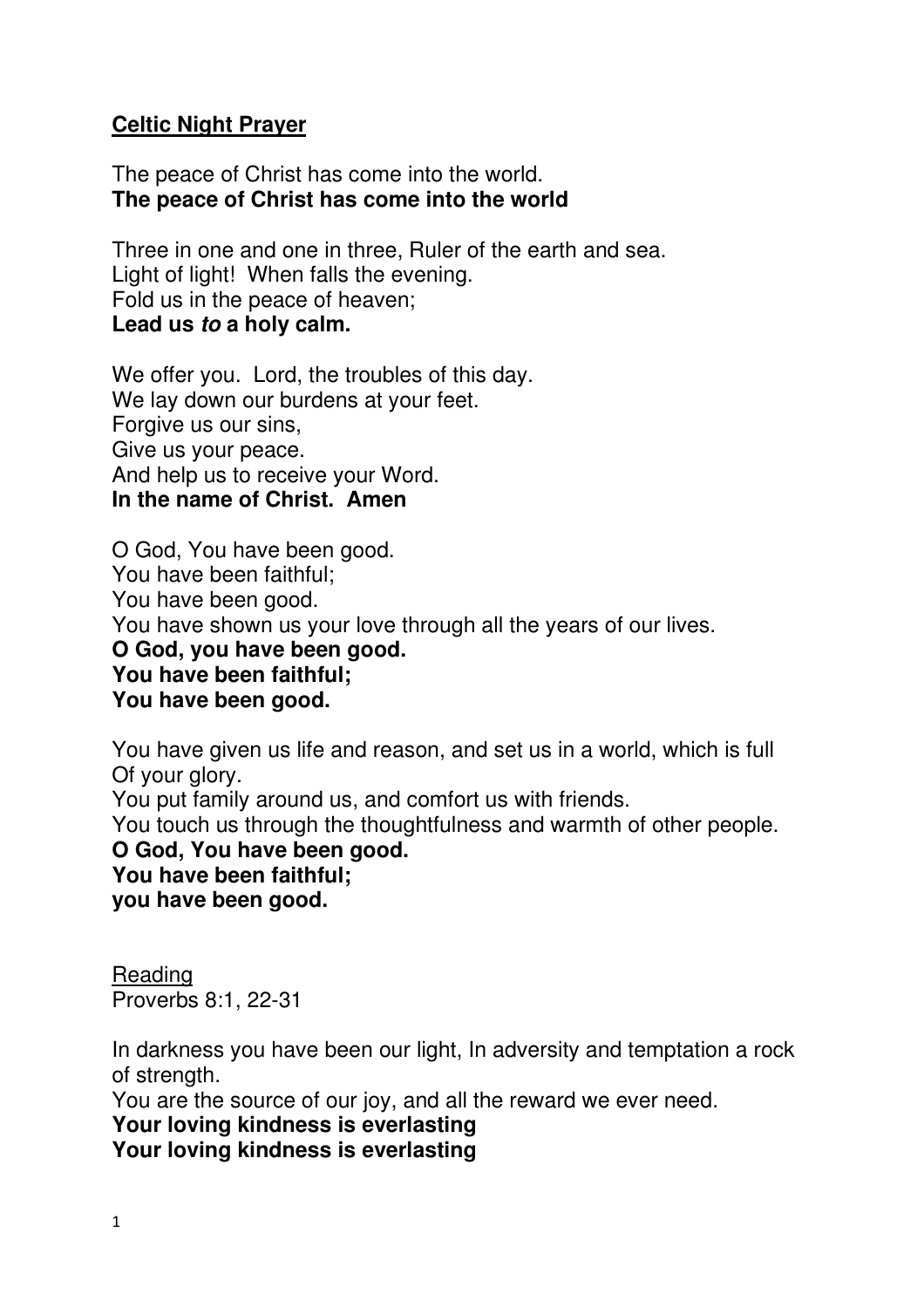You remembered us when we had forgotten you,

Followed us when we ran away.

Met us with forgiveness whenever we turned back to you.

# **Your loving kindness is everlasting**

# **Your loving kindness is everlasting**

God our father,

You have set forth the way of life

For us in your beloved Son:

We confess with shame our slowness to learn from him, our reluctance to follow Him.

You have spoken and called, and we have not given heed.

Your beauty has shone forth, and we have been blind.

#### **Be tender in your mercy, Lord,**

## **Be tender in your mercy.**

Forgive us, When we have not loved you With all our heart, with all our soul, With all our mind, with all our strength. We have taken much, and returned little thanks; Forgive us our coldness and indifference, Our lack of constant love, Our unbelief, Our false pretences, Our refusal to understand your ways. **Be tender in your mercy, Lord, Be tender in your mercy.** 

Teach us your ways, O Lord and let us walk in your truth. We put behind us our stubborn independence, and turn to you. **Be tender in your mercy, Lord, Be tender in your mercy.** 

We are no longer our own, but yours: Use us as you choose; Rank us alongside whoever you choose; Let us be employed for you, or laid aside for you. Raised up for you, or brought down low for you; Let us be full, let us be empty; Let us have all things, let us have nothing; With our whole hearts let us freely choose to yield all things to your ordering and approval.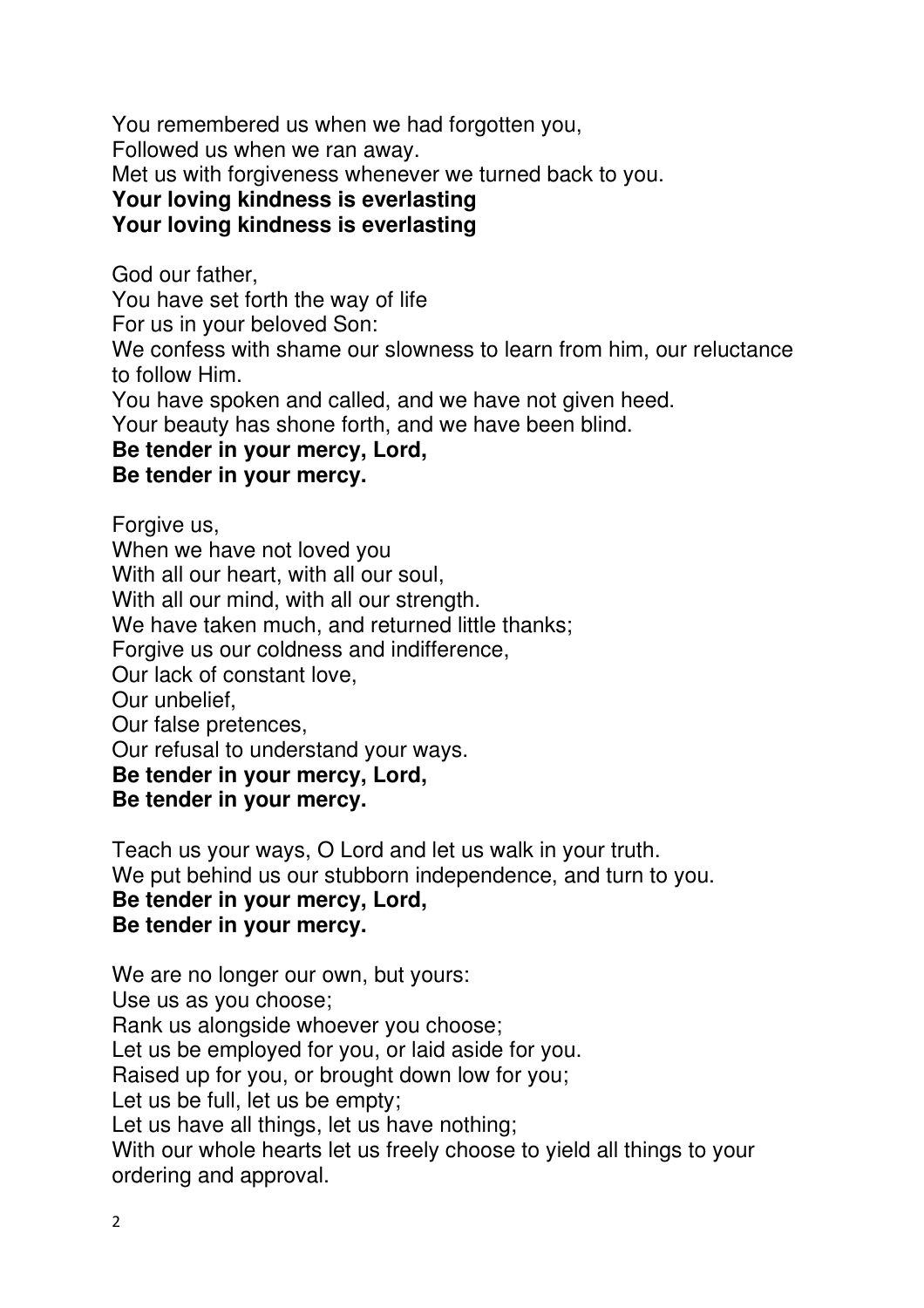### **So now, God of glory, Father, Son and Holy Spirit, you are ours and we are your own.**

We Believe, O God of all Gods that you are the eternal God of life. We believe, O God of all Gods, that you are the eternal God of love.

We believe, O God and maker of all creation, that you are the creator of the high heaven, that you are the creator of the deep seas, that you are the creator of the wild earth.

We believe, O God of all the peoples, that you created our bodies and gave them breath; that you made us in your own image.

**We give you our worship with our whole lives,** 

**We give you our assent with our whole power,** 

**We give you our existence with our whole mind,** 

**We give you our kneeling with our whole desire.** 

Delight in the lord always.

Rejoice in the brightness of his presence.

Be renewed by the power of his love.

**I lie down this night with God** 

And God will lie down with me.

The Lord's Prayer

God, heart of the world: revealed through every aspect of creation: understood through our awareness.

May we honour the holiness of creation and act accordingly so that your love is reflected in the way we live.

May we always be thankful for the food we eat and the friends we have. May we forgive those who wish pain against us and be forgiven for the hurt we cause to others.

In the freedom of love may we live as your heartbeat and not be compromised by hesitation.

Through our freedom, may your justice be seen and heard and experienced forever and ever. Amen. (Sherri J. Weinberg)

# **I lie down this night with God**

And God will lie down with me.

**I lie down this night with Christ** 

And Christ will lie down with me.

### **O lie down this night with the Spirit**

And the Spirit will lie down with me.

**The Three of my love will be lying down with me.**